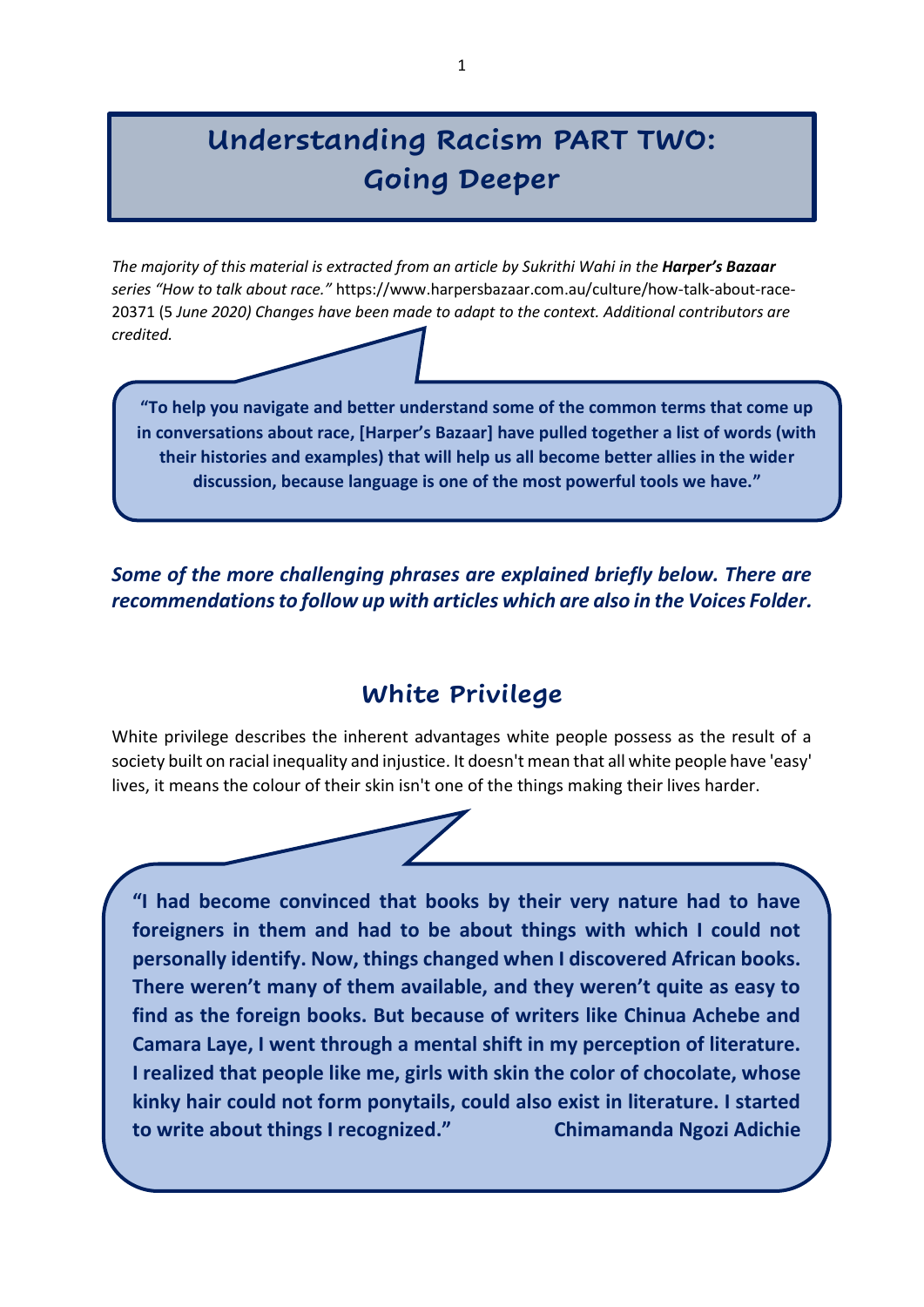- Being widely represented in all facets of society, from media to workplaces.
- Being able to find 'skin' coloured items from band aids to lingerie easily.
- It being acceptable to not work hard to correctly pronounce the names of people from other cultures (while they typically end up having to anglicise their names, so they can 'assimilate').
- Never having to, as an individual, be the spokesperson for or represent all white people in any given situation.

*Refer to "Privilege: Unpacking the Invisible Knapsack" by Peggy McIntosh in the Voices Folder for more examples.*

# **White Fragility**

White fragility (from the 2018 book "*White Fragility: Why It's So Hard for White People to Talk About Racism*," by University of Washington Professor Robin DiAngelo, Ph.D) is a state in which even a minimum amount of racial stress becomes intolerable, triggering a range of defensive moves. These include the outward display of emotions such as anger, fear, and guilt, and behaviours such as argumentation, silence, and leaving the stress-inducing situation. These behaviours, in turn, function to reinstate white racial equilibrium.

**"While it is normal to feel upset when confronted with uncomfortable truths and perspectives, white fragility supports racism because it shifts the power dynamic in an insidious way," says Mark Anthony Neal, a professor of African and African American Studies at Duke University. All of a sudden, the conversation becomes less about what the person of colour experienced, but the white person's reaction, and, in so doing, is an attempt to undercut the validity of the person of colour's experience.**

We might find it difficult to believe that we possess biased attitudes and engage in behaviours that are discriminatory. If white people can let go of the need to defend, and focus less on feeling guilty, denying or justifying their actions, then they can strive to understand the hurt. It is helpful to focus on the IMPACT of our actions rather than on the INTENT.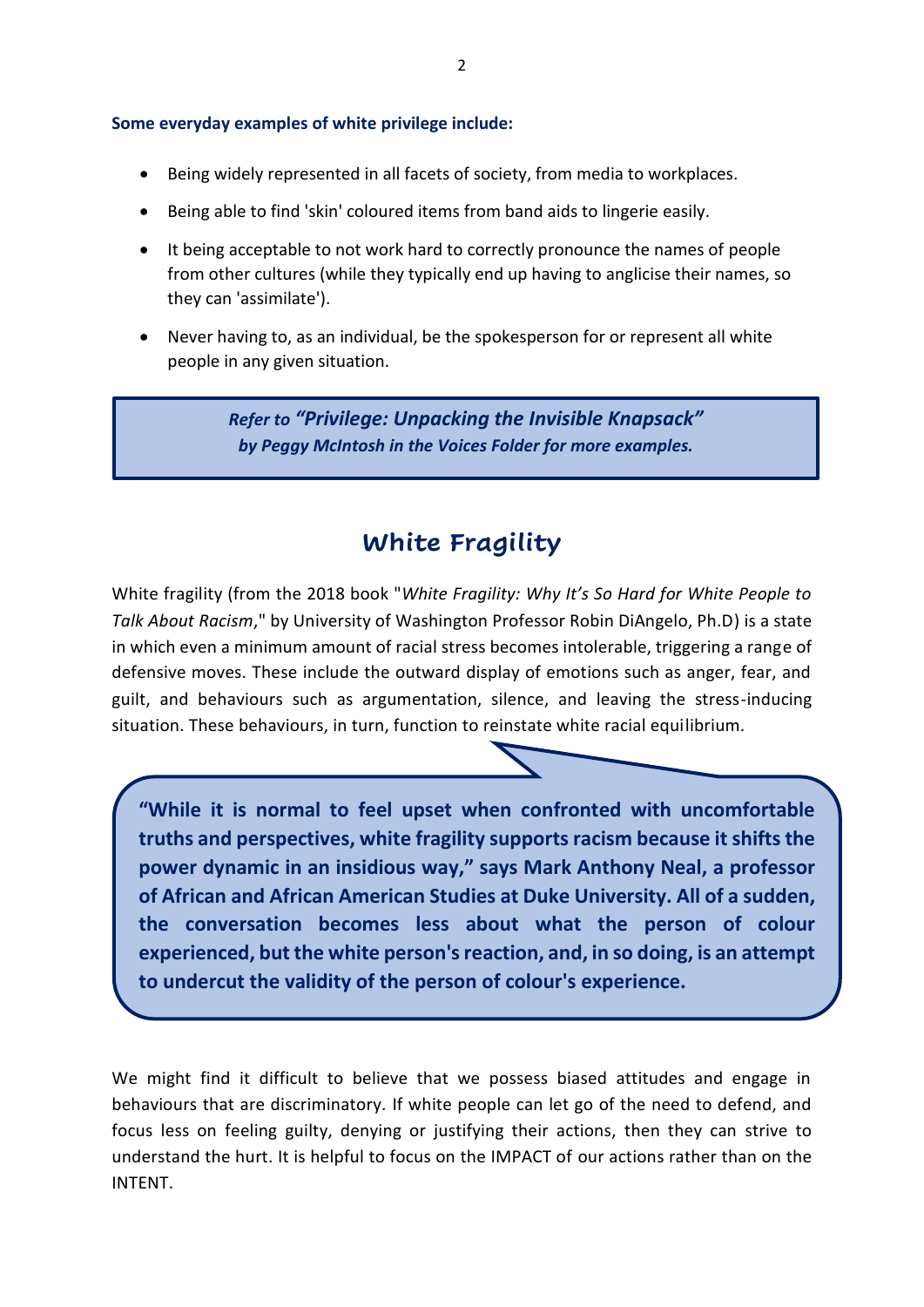### **Microaggressions**

*(Additional material from WHITWORTH UNIVERSITY TEACHING ROUNDTABLE by Lorna Hernandez Jarvis, Associate Vice President For Diversity, Equity And Inclusion.)*

The word 'microaggressions' was coined by a black Harvard professor and psychiatrist, Dr Chester Pierce in 1970 after he studied the ongoing presence of stigmatising representations of black people on TV. He defined it as: "subtle, stunning, often automatic and nonverbal exchanges which are 'put-downs' of black people." They may indirectly, unintentionally or subtly inflict discrimination on members of any marginalised group.

The power of microaggressions lies in their invisibility to the agent, and sometimes the target. We explain microggressions away with seemingly nonbiased and valid reasons.

For the target there is always the nagging question of whether it really happened. Was it intentional or not? How should they respond? To answer these questions targets rely on **experiential** reality that is contextual (difficult to "prove", resulting in anger for having to bear the burden of proof. For the agent this was a single and minor event. An agent would not see the pattern of bias and defend the situation based on the argument, "I'm not racist."

#### **Some examples of microaggressions as statements:**

- "I don't see colour." (Denying the reality and lived-experience of a person of colour).
- "Your name is so hard to pronounce." (Reminding them that they are 'other' and your culture is the dominant culture).
- "All lives matter." (Often used as a response to Black Lives Matter, 'all lives matter' is highly problematic as it derails the conversation and doesn't acknowledge the racially specific injustices occuring towards black people).

#### **Target individuals who respond to microaggressions are likely to:**

- Be accused of being oversensitive or paranoid.
- Be told that their emotional outbursts confirm stereotypes about underrepresented identities.
- Give credence to the belief that they are hostile, angry, impulsive, and prone to violence.

*Refer to PDFs "Microaggression" and "I Didn't Mean It Like That" in the Voices Folder.*